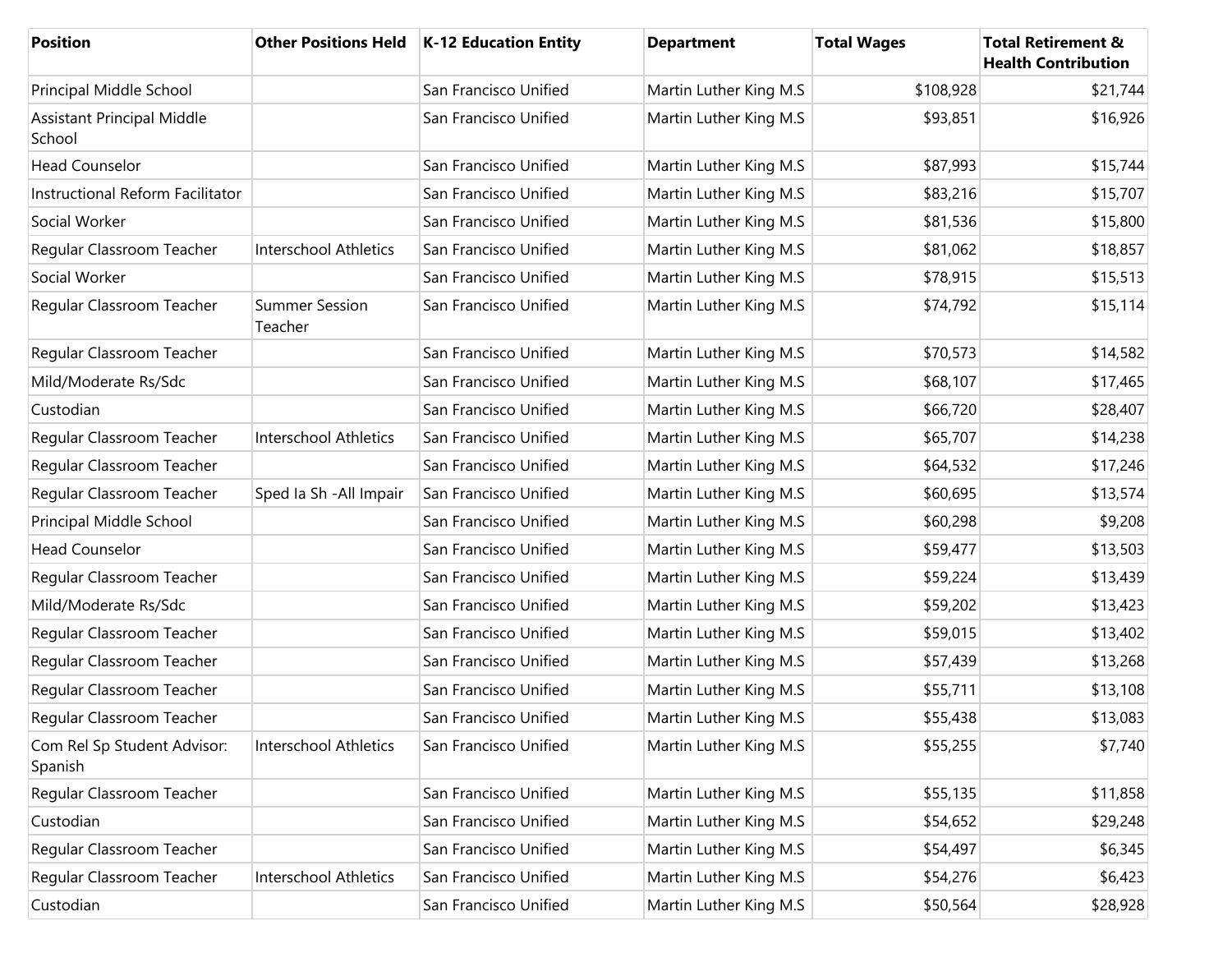| Regular Classroom Teacher |                                                               | San Francisco Unified | Martin Luther King M.S | \$49,754 | \$8,934  |
|---------------------------|---------------------------------------------------------------|-----------------------|------------------------|----------|----------|
| Peer Resource Teacher     |                                                               | San Francisco Unified | Martin Luther King M.S | \$47,084 | \$12,194 |
| Regular Classroom Teacher | Interschool Athletics                                         | San Francisco Unified | Martin Luther King M.S | \$45,910 | \$11,498 |
| Mild/Moderate Rs/Sdc      |                                                               | San Francisco Unified | Martin Luther King M.S | \$45,471 | \$12,104 |
| Senior Clerk Typist       |                                                               | San Francisco Unified | Martin Luther King M.S | \$45,015 | \$27,280 |
| Regular Classroom Teacher |                                                               | San Francisco Unified | Martin Luther King M.S | \$44,215 | \$10,769 |
| <b>Head Counselor</b>     |                                                               | San Francisco Unified | Martin Luther King M.S | \$43,936 | \$10,334 |
| Secondary Art Teacher     |                                                               | San Francisco Unified | Martin Luther King M.S | \$43,586 | \$12,072 |
| Mild/Moderate Rs/Sdc      | Sped Ia Sh - All Impair,<br>Special Ed Extended<br>School Yr. | San Francisco Unified | Martin Luther King M.S | \$41,999 | \$7,750  |
| Regular Classroom Teacher |                                                               | San Francisco Unified | Martin Luther King M.S | \$41,859 | \$6,884  |
| Regular Classroom Teacher |                                                               | San Francisco Unified | Martin Luther King M.S | \$34,034 | \$5,876  |
| Mild/Moderate Rs/Sdc      |                                                               | San Francisco Unified | Martin Luther King M.S | \$33,747 | \$9,329  |
| Regular Classroom Teacher |                                                               | San Francisco Unified | Martin Luther King M.S | \$33,347 | \$7,477  |
| Sped Ia Sh - All Impair   | Sped Ia Sh - All Impair                                       | San Francisco Unified | Martin Luther King M.S | \$32,074 | \$7,740  |
| Sped Ia Sh - All Impair   | Sped Ia Sh - All Impair                                       | San Francisco Unified | Martin Luther King M.S | \$30,685 | \$0      |
| Regular Classroom Teacher |                                                               | San Francisco Unified | Martin Luther King M.S | \$30,311 | \$7,208  |
| Sped Ia Sh - All Impair   |                                                               | San Francisco Unified | Martin Luther King M.S | \$30,310 | \$7,692  |
| Clerk Typist              |                                                               | San Francisco Unified | Martin Luther King M.S | \$28,272 | \$17,072 |
| Sped Ia Sh - All Impair   |                                                               | San Francisco Unified | Martin Luther King M.S | \$25,799 | \$7,645  |
| Regular Classroom Teacher |                                                               | San Francisco Unified | Martin Luther King M.S | \$25,209 | \$5,285  |
| Security-Campus           | Custodian                                                     | San Francisco Unified | Martin Luther King M.S | \$25,041 | \$3,603  |
| Regular Classroom Teacher |                                                               | San Francisco Unified | Martin Luther King M.S | \$24,199 | \$5,177  |
| Regular Classroom Teacher |                                                               | San Francisco Unified | Martin Luther King M.S | \$23,491 | \$2,521  |
| Security-Campus           | Security Aide - Temp<br>As Needed                             | San Francisco Unified | Martin Luther King M.S | \$23,379 | \$0      |
| Counselor                 |                                                               | San Francisco Unified | Martin Luther King M.S | \$22,970 | \$5,045  |
| Regular Classroom Teacher |                                                               | San Francisco Unified | Martin Luther King M.S | \$21,156 | \$4,850  |
| Sped Ia Sh - All Impair   |                                                               | San Francisco Unified | Martin Luther King M.S | \$21,068 | \$4,298  |
| Regular Classroom Teacher |                                                               | San Francisco Unified | Martin Luther King M.S | \$20,671 | \$4,798  |
| Regular Classroom Teacher |                                                               | San Francisco Unified | Martin Luther King M.S | \$20,670 | \$4,798  |